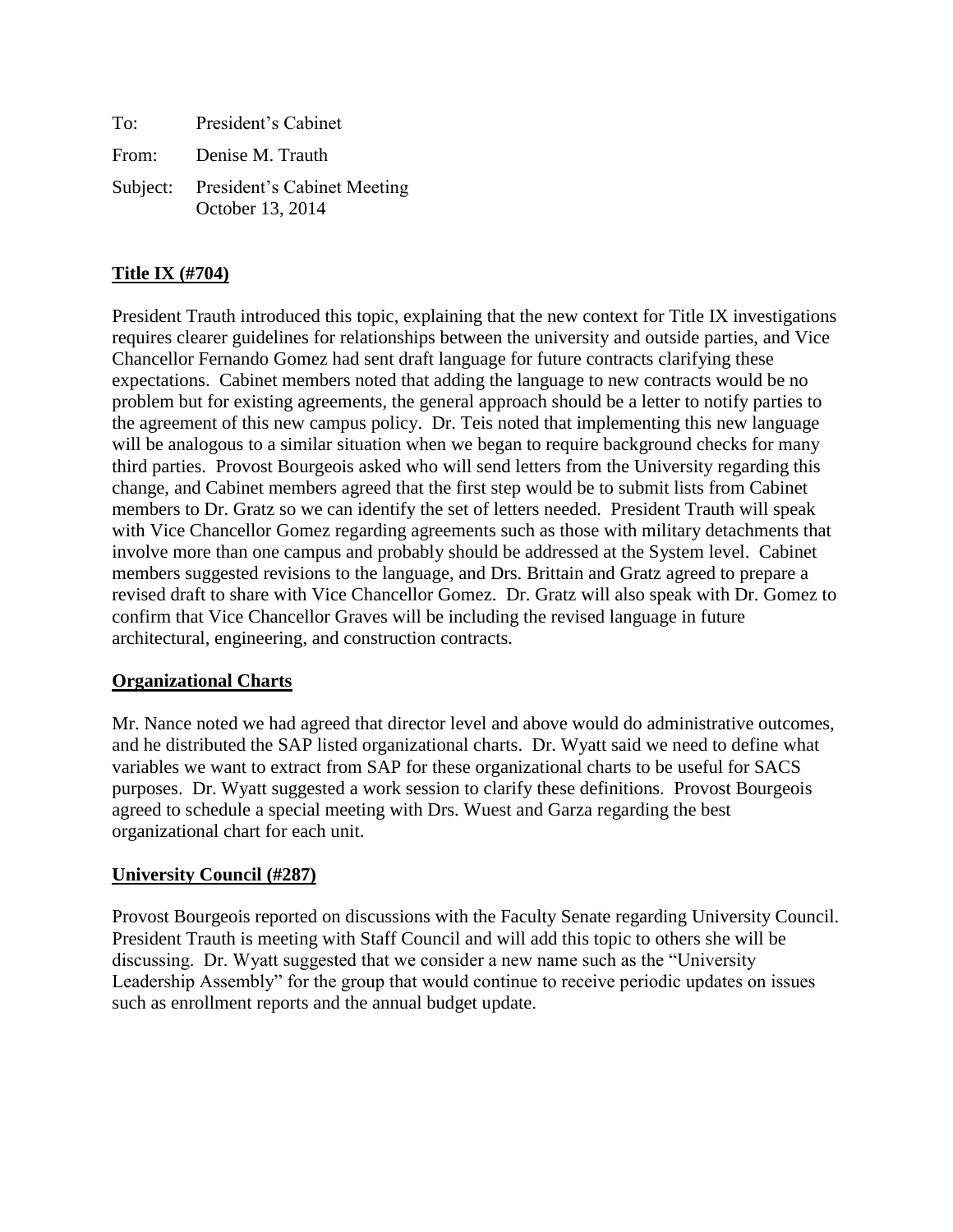#### **Enrollment Management (#9)**

Provost Bourgeois shared additional information about three potential fall 2015 enrollment goals. Mr. Nance indicated that he can now ask Mr. Gordon Thyberg to complete budget analyses on specific options. Provost Bourgeois noted that Dean Andrea Golato will complete a similar enrollment projection for graduate students.

### **RTA 10/22/14 Discuss enrollment management goals for fall 2015 including financial background information.**

# **Coordinating Board Meeting (#5)**

Dr. Gratz reviewed the agenda for the upcoming Coordinating Board meeting. Mr. Nance noted that he will attend this meeting because of the HEAF allocation discussion. Dr. Breier noted that Texas Tech plans to offer nursing programs in Austin.

### **Transportation and Parking Issues (#538)**

Mr. Nance said Dr. Smith had visited with Student Government regarding proposed changes, and he provided cost information on bus and van services to the Mill Street Lot. He noted that increasing the cost of the gold permit fee would generates an estimated \$95,700. President Trauth asked for additional FY 2016 "big picture" income and expenditure prospects for Transportation and Parking.

### **RTA 10/29/14 Discuss Gold Permit fee including fiscal outlook for Transportation and Parking for FY 2016.**

# **Media Credentials**

Dr. Breier said she had worked with Mr. Matt Flores who contacted several other institutions about a process for providing appropriate parking credentials for media representatives. She indicated that all of them give a pass for no charge to media representatives, although UT-Austin will begin a pilot program for some charges beginning in the spring of 2015. In big media markets, DPS provides a credential. Dr. Breier proposed a letter to media outlets each year asking them to identify up to four individuals who are likely to be coming to campus, then we would send dashboard passes for specific named individuals that we could validate. We would also reserve the right to charge for replacements. The same pass would be used for general media and for sports media. Mr. Nance noted that he will pay for these permits from a general institutional account so no free permits are involved. Cabinet members endorsed this plan, and President Trauth approved.